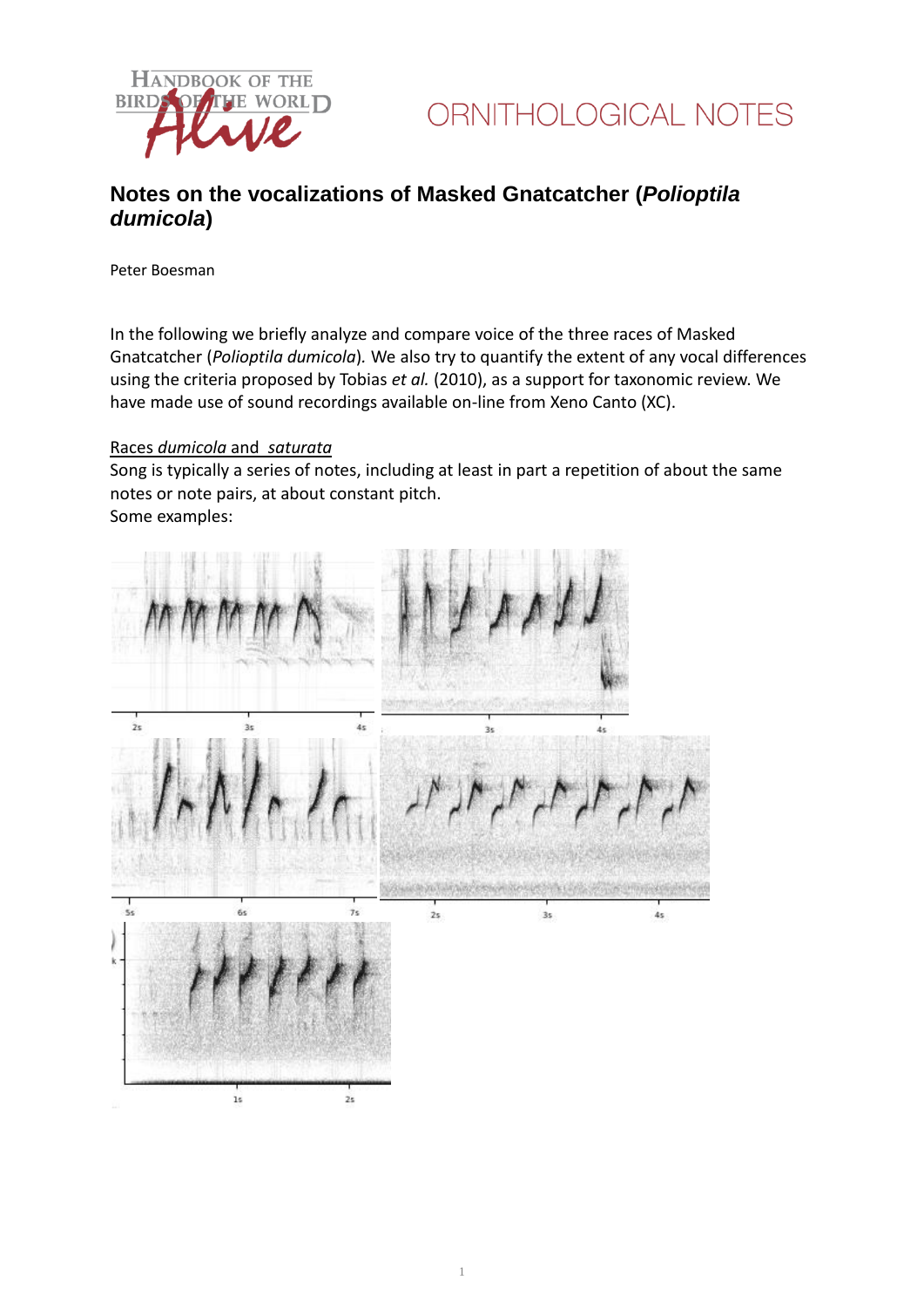

## ORNITHOLOGICAL NOTES

#### Race *berlepschi*

Song is quite variable, typically a note series which rises or falls in pitch. Notes are similarshaped, but are not necessarily exact repeats.

Some examples:



There is a high variability in song of both groups.

On average, *berlepschi* seems to have notes (or repeated note pairs) which cover a narrower frequency range, and the song phrase more often has a rising or falling pitch.

There is however clearly overlap, and a more in depth statistical analysis would be needed to quantify more precisely differences in vocal parameters.

Based on the average differences mentioned above, we estimate the total vocal score to be about  $1 + 1 = 2$ .

This note was finalized on 14th April 2016, using sound recordings available on-line at that moment. We would like to thank in particular the many sound recordists who placed their recordings for this species on XC.